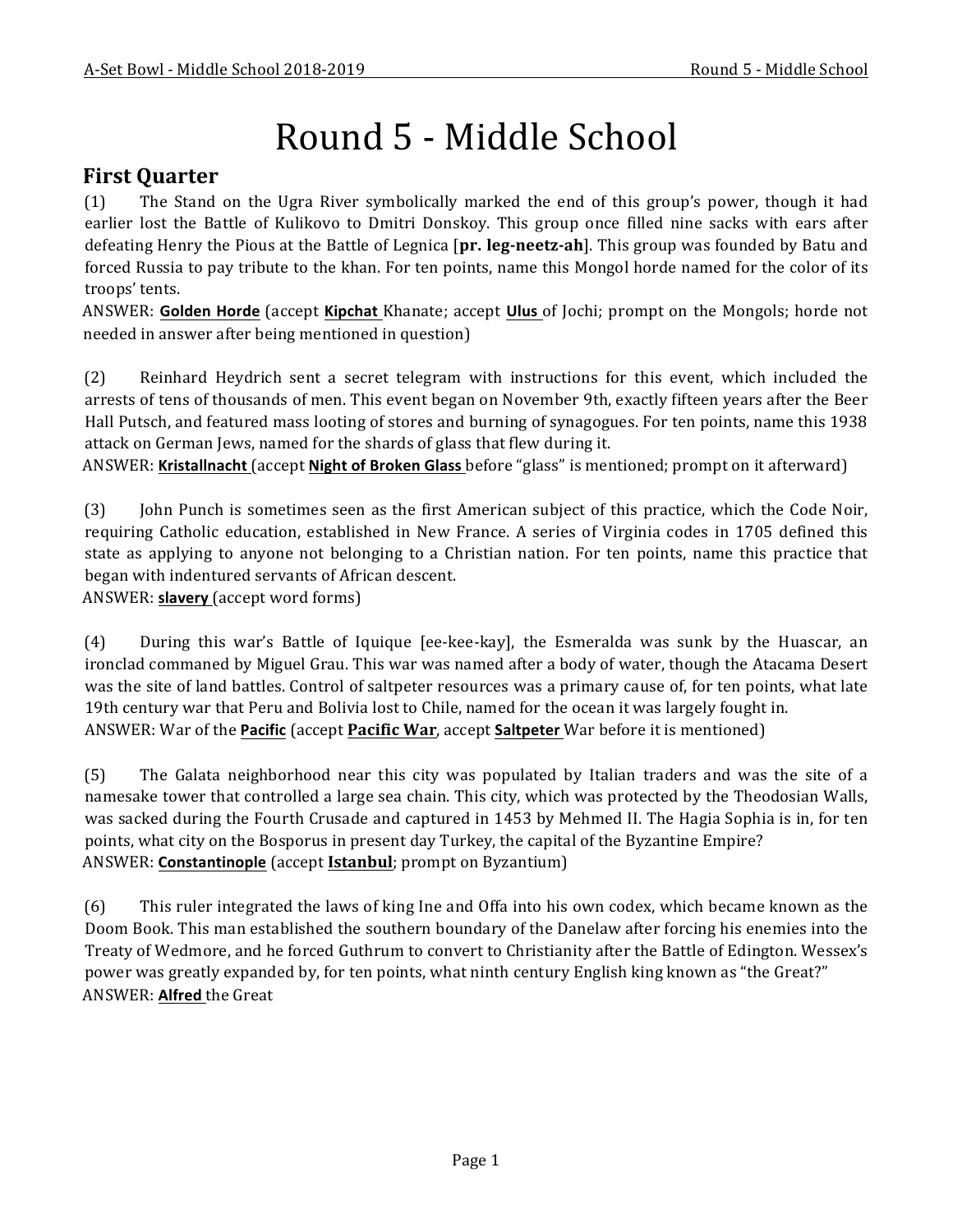(7) The case *Grutter v. Bollinger* founded that racial preferences in this university's law school admissions did not constitute a quota. Ohio State has long had one of the most intense college sports rivalries with this university, whose teams are known as the Wolverines. For ten points, name this public university that moved to Ann Arbor in 1837 after originally being founded in Detroit. ANSWER: University of **Michigan** Ann Arbor

(8) A 9th century sculpture found inside a temple in Nallur shows a deity as "Nataraja," meaning the lord of this activity. At Mohenjo-Daro, a bronze statue of a girl engaging in this activity was discovered in 1926. Sattriya is among the classical forms of this activity in India in which the performer enacts a story. For ten points, name this performing art involving moving to the rhythm of music. ANSWER: **dancing**

# **Second Quarter**

(1) This President's administration attempted to curb the arrival of communists by passing the Per Centum Act, which limited yearly immigration to 3% of a current ethnicity's population. After this man was nominated at the Blackstone Hotel in a "smoke filled room," he routed James Cox in the general election. Secretary Albert Fall's sale of Navy land in the Teapot Dome scandal tarnished the legacy of, for ten points, what US president who promised a "return to normalcy" in the election of 1920? ANSWER: Warren Gamaliel **Harding**

BONUS: Both candidates in 1920, Harding and James Cox, hailed from this state, as did numerous earlier Republican presidents including Grant, Hayes, Garfield, and McKinley. ANSWER: **Ohio**

(2) It's not India, but this country's government has been accused of harvesting organs from members of a religious group symbolized by a Dharma Wheel. An activist from this country was awarded the 2010 Nobel Peace Prize while imprisoned for the crime of "Inciting subversion of state power." The Uyghur [pr. **wee-gur**] minority has suffered persecution in, for ten points, what country whose government cracked down on the Tiananmen Square protests in Beijing? ANSWER: People's Republic of **China**

BONUS: The Uyghur minority in China predominantly follows which religion, which has led to the recent Chinese oppression? ANSWER: **Islam**

(3) An angered Count of Alencon attacked his own Genoese mercenaries during this war after heavy rain ruined their crossbows. The city of Calais fell into foreign hands at one early battle in this war. One side used longbows to neutralize cavalry in this war, a tactic displayed at the Battle of Agincourt. For ten points, name this lengthy war between France and England in the 14th and 15th centuries. ANSWER: **Hundred Years' War**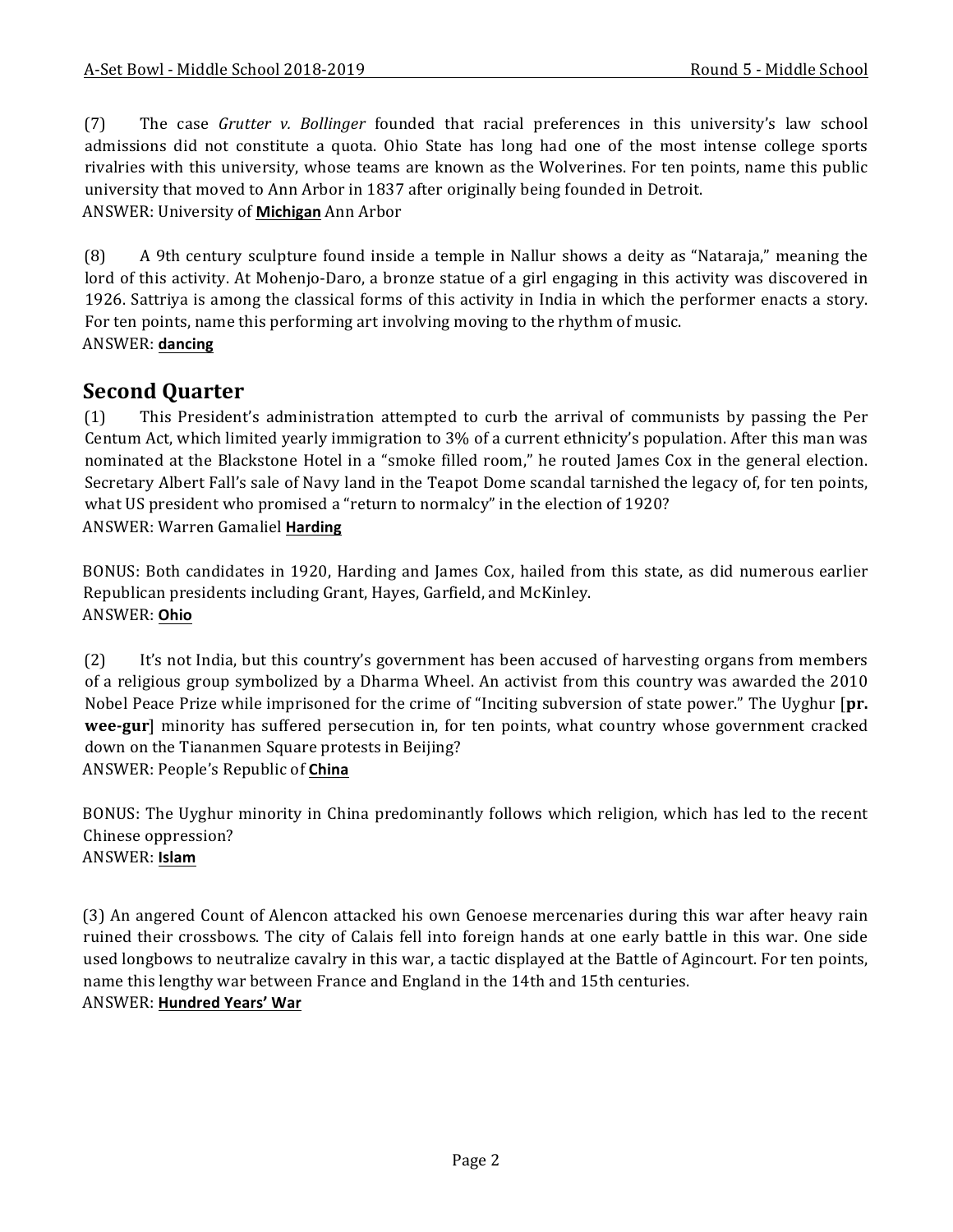BONUS: Even longer than its name suggests, within 5 years, how long did the Hundred Years' War actually last?

ANSWER: **116** years (accept **111-121**)

(4) Walter Benjamin wrote an essay titled for the "Task" of someone who performs this activity. When doing this action, one sometimes must choose whether to prioritize literal or stylistic accuracy. The discovery of the Rosetta Stone allowed this to be done with Egyptian sources for the first time. For ten points, name this process of rendering texts from one language into another.

ANSWER: **translation** (accept word forms; accept **translating** poetry, based on the first clue)

BONUS: Max Muller was a prominent translator of works in this ancient language of India, whose shared roots with Latin and Greek were the first suggestion of the Indo-European language family. ANSWER: **Sanskrit**

(5) Segregation in this state's schooling system prompted the case *Gebhart v. Belton*. A Huguenot expert in gunpowder manufacturing established a company in this state near a city along the Brandywine River; that company is DuPont. After arriving aboard the Kalmar Nyckel, Peter Minuit established Fort Christina in what is now, for ten points, what first state to ratify the Constitution, a state that is home to Dover? ANSWER: **Delaware**

BONUS: Despite being founded by former Director of New Netherland Peter Minuit, Fort Christina was the first American settlement of this Northern European country. A dedication of Fort Christina's grounds as a park in 1938 was attended by this country's then-Crown Prince, Gustaf Adolf. ANSWER: **Sweden**

(6) This man, who was arrested at Liliesleaf Farm for leading the militant Umkhonto we Sizwe group, was sentenced at the Rivonia Trial to 18 years on Robben Island at the and a total of 27 years imprisonment before his release by F.W. de Klerk. For ten points, name this leader of the African National Congress and first black president of South Africa.

#### ANSWER: Nelson **Mandela**

BONUS: Mandela's last major public appearance was at which sporting event which South Africa hosted in 2010?

#### ANSWER: FIFA **World Cup** (of soccer)

(7) One leader of this city faced a revolt in Miletus, which led to the treasury of the Delian League being transferred to this city. That leader of this city gave a famous funeral oration before dying in a  $5<sup>th</sup>$  century outbreak of plague in it. For ten points, name this city led by Pericles during its Golden Age, which thanks to its port at Piraeus became the foremost maritime power in Classical Greece. ANSWER: **Athens**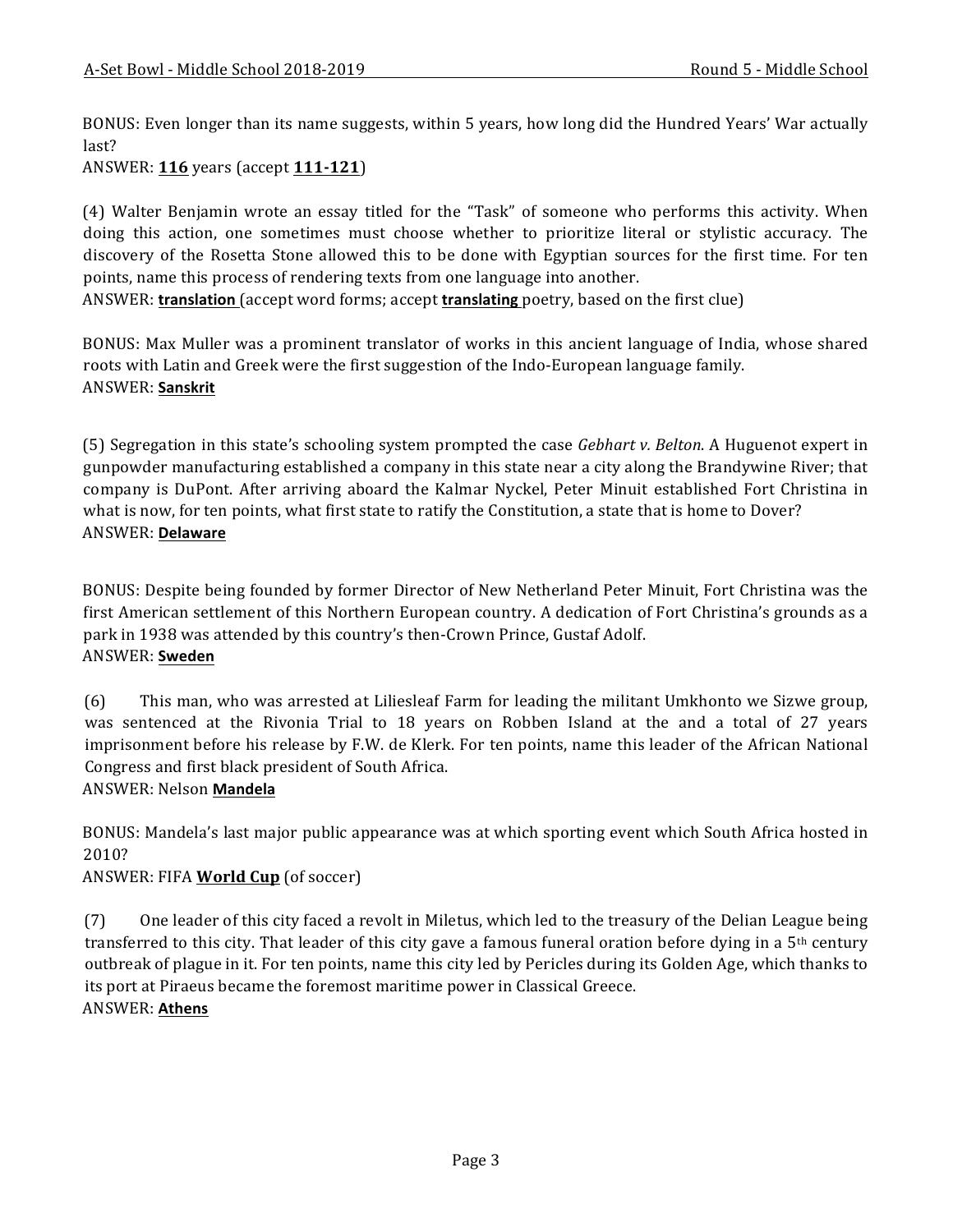BONUS: These two Olympian deities contested the patronage of Athens. One of them, a god, provided a useless salt water spring, while the other, the goddess who won, gave an olive tree. ANSWER: Poseidon and Athena (need both; accept in either order)

(8) Patrick Leahy, one of this state's senators, once sponsored legislation to have its largest body of water listed as the sixth Great Lake. Seth Warner and Ethan Allen were military leaders active in this state in the 18<sup>th</sup> century, in its Green Mountain Boys militia. For ten points, name this New England state where Bernie Sanders once served as mayor of Burlington.

ANSWER: **Vermont**

BONUS: Senator Leahy's legislation promoted the status of this large lake on the Vermont / New York border, named for a French explorer.

ANSWER: Lake **Champlain**

# **Third Quarter**

The categories are ...

1. **American Journalism 2. Communism in Europe 3. Six Day War** 

#### **American Journalism**

Name the...

- (1) Rival of ABC and NBC whose Evening News was anchored by Walter Cronkite.
- ANSWER: **CBS** (accept **Columbia Broadcasting System**)
- (2) Publisher of the New York World and namesake of annual prizes for journalism, literature, and music.
- ANSWER: Joseph **Pulitzer** (accept **Pulitzer** Prize)
- (3) Owner of the New York Journal and rival of that publisher, famous for "providing" the Spanish-American War with yellow journalism.
- ANSWER: William Randolph **Hearst**

(4) Either of the authors of All the President's Men who investigated Watergate for the Washington Post.

- ANSWER: Bob **Woodward** and/or Carl **Bernstein**
- (5) Paper named for the nation's capital that Amazon's Jeff Bezos purchased.
- ANSWER: **Washington Post** (prompt on partial answer)
- (6) City whose Globe newspaper was featured in the Oscar winning film *Spotlight*.

ANSWER: **Boston**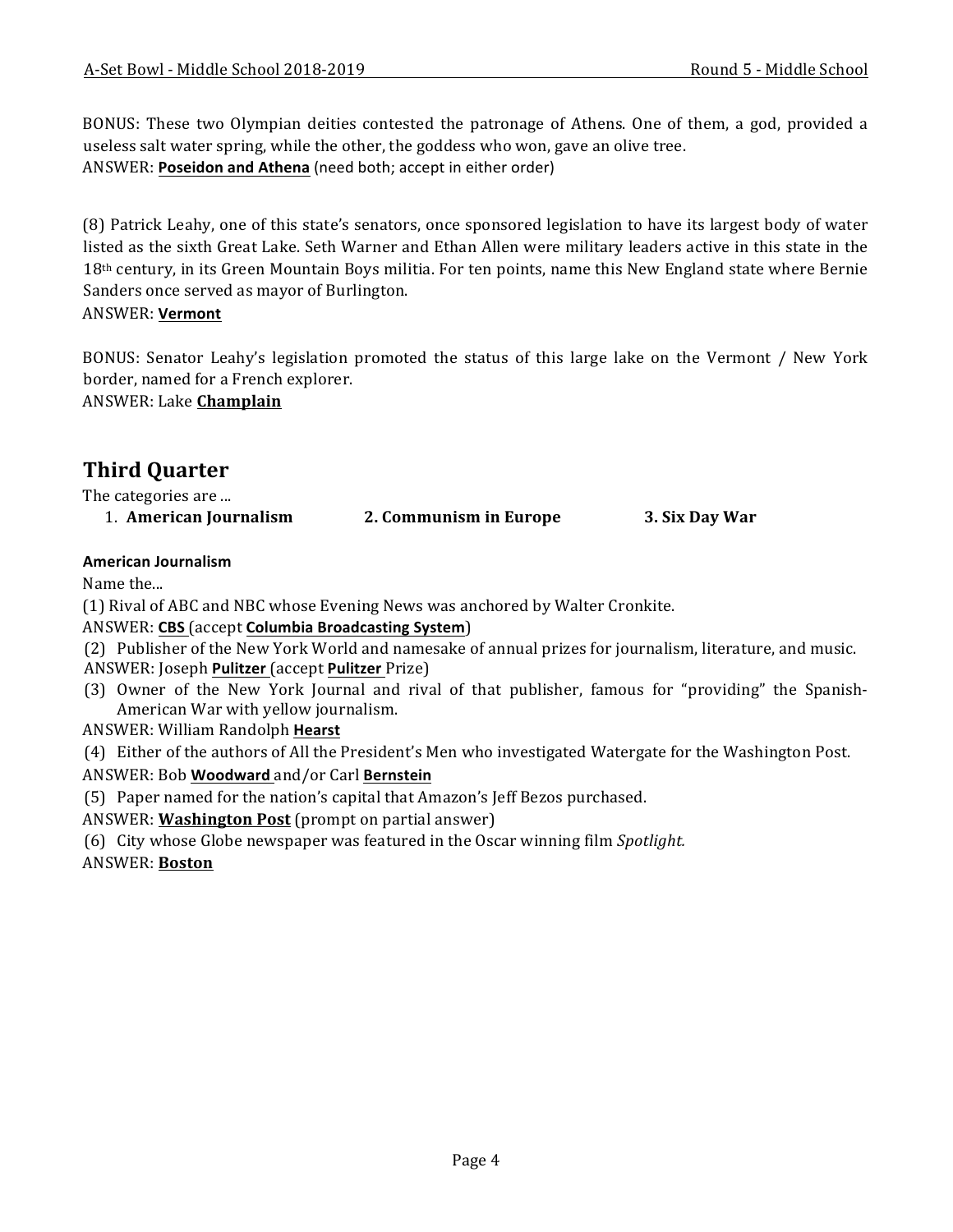#### **Communism in Europe**

Name the...

(1) Final leader of the Soviet Union; he was succeeded by Boris Yeltsin.

ANSWER: Mikhail **Gorbachev**

(2) Faction of communists during the Russian Revolution who prevailed over the Mensheviks.

ANSWER: **Bolshevik**s (accept **Bolshevist**s)

(3) Former country where the Prague Spring uprising took place in 1968.

ANSWER: Czechoslovakia (do not accept Czech Republic)

(4) Collective defense treaty signed by eight communist countries after World War II, created in response to NATO.

#### ANSWER: **Warsaw Pact**

(5) Country sharing a border with Austria from which many vacationing East Germans left the Eastern Bloc in Summer 1989.

#### ANSWER: **Hungary**

(6) Politician and labor activist who founded the Soviet Bloc's first independent trade union, known as Solidarity.

ANSWER: Lech **Walesa** ([lek vah-WEN-sah], but be lenient]

#### **Six Day War**

Name the...

(1) Global organization that was led by U Thant during the war and which withdrew forces prior to the war.

ANSWER: **U**nited **N**ations

(2) Israeli capital whose eastern section was seized by Israel in the war

#### ANSWER: **Jerusalem**

(3) Egyptian peninsula, east of the Red Sea, that was seized by Israel.

#### ANSWER: **Sinai** Peninsula

(4) Artificial waterway along which Israel built fortifications after the war

#### ANSWER: **Suez Canal**

(5) Set of heights that Israel seized from Syria during the war.

ANSWER: **Golan** Heights

(6) Type of military action that Israel performed in Operation Focus to open the war.

ANSWER: pre-emptive air strike (accept any descriptive answer related to the Israeli Air Force attacking; accept **bomb**ing; prompt on "pre-emptive strike" and similar)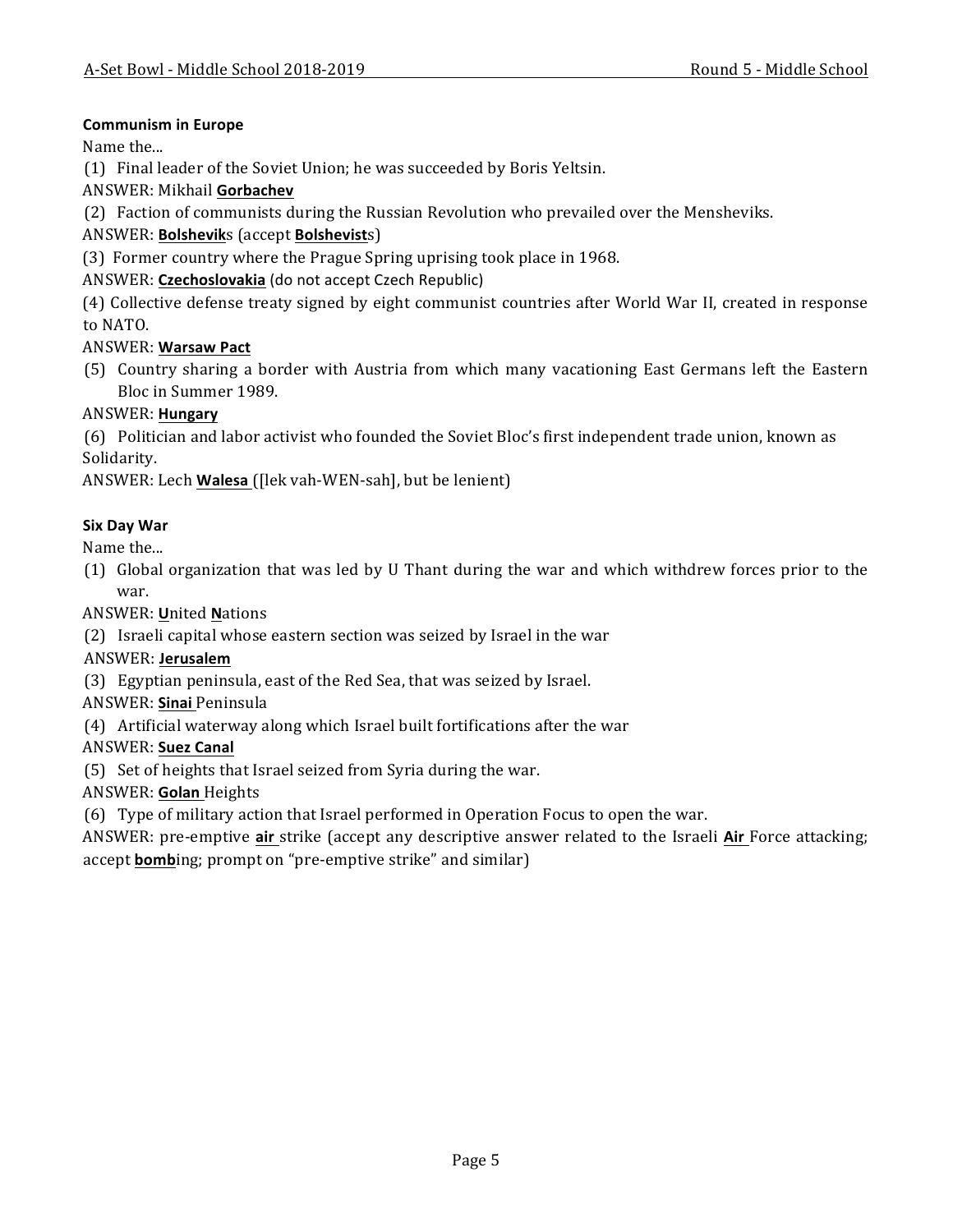### **Fourth Quarter**

(1) This group suffered a setback in 2006 when its guitar player fell out of a palm tree prior to a **concert in Stuttgart. This band released the album** *Exile* **on Main Street while (+) avoiding British** taxes in France. This band has featured musicians such as Charlie Watts and Keith Richards, while **its lead singer of hits like "Gimme Shelter" and**  $(*)$  **"Satisfaction" has for over 50 years been Mick Jagger.** For ten points, name this British rock band, a rival of the Beatles. ANSWER: **Rolling Stones**

(2) Some scientists theorize that Biela's Comet caused one of these events in the Wisconsin city **of** Peshtigo. Another event of this type was allegedly worsened after Daniel "Peg Leg" Sullivan (+) let **a** group of animals out of a barn; that event legendarily began after one of Catherine (\*) O'Leary's cows kicked over a lantern. For ten points, name this type of disaster that devastated Chicago in 1871. ANSWER: **fire**s

(3) The Christian Missionary Society attempted to dissolve a conflict involving these people that came to be known as the Caledon Bay crisis. Arnhem Land is largely inhabited by these people, who **are the subject of (+)** National Sorry Day. The displaced children of these people came to be known **as** (\*) "Stolen Generations." Over 4 percent of the population of Queensland is, for ten points, what group of indigenous Australians?

ANSWER: **Aboriginal** Australians (or **Aborigine**s; accept **Stolen Generation**s before mentioned; prompt on descriptions of indigenous Australians)

(4) **This war was prompted when one nation sent the gunship** *Charlemagne***, a violation of the London Straits Convention. This war, which featured an early engagement at Alma, culminated in the Battle of (+) Balaclava, where Lord Cardigan's cavalry made a fateful charge**. (\*) The Charge of the Light Brigade took place in, for ten points, what war fought on a peninsula on the Black Sea? ANSWER: **Crimea**n War

(5) **David Harris founded an organization called The Resistance to assist in this action. James Fallows committed it by lowering his body weight. Joining the**  $(+)$  **Coast Guard and moving to** Canada were common methods of performing this action, which led to the arrest of Muhammad Ali. (\*) Gerald Ford issued amnesty for those who committed, for ten points, what action instead of fighting in Vietnam?

ANSWER: **dodging the draft** during the Vietnam War (accept equivalent answers that specifically mention the **draft**; prompt on partial answers, like "not fighting in Vietnam" before mentioned)